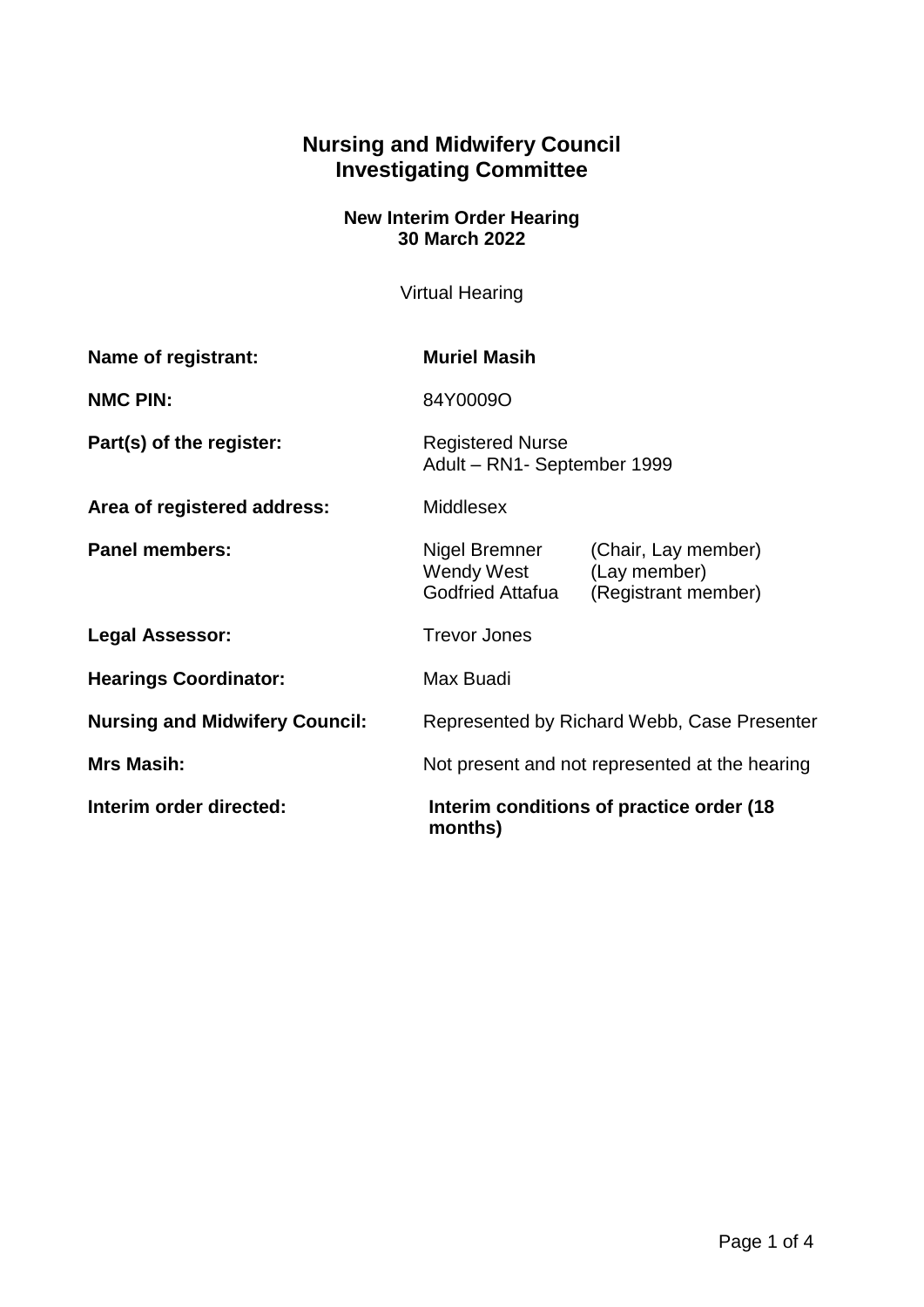## **Decision and reasons on interim order**

The panel decided to make an interim conditions of practice order for a period of 18 months.

The panel has determined that the following conditions are proportionate and appropriate:

*'For the purposes of these conditions, 'employment' and 'work' mean any paid or unpaid post in a nursing, midwifery or nursing associate role. Also, 'course of study' and 'course' mean any course of educational study connected to nursing, midwifery or nursing associates.'*

- 1. You must restrict your employment to one substantive employer which must not be an agency;
- 2. You must not be the sole nurse on duty or the nurse in charge on any shift;
- 3. You must not be involved in medication management or administration unless directly supervised by another registered nurse until such time as you have been assessed as competent by your line manager or supervisor to do so without such direct supervision;
- 4. You must meet with your line manager, mentor or supervisor at least monthly to discuss your performance and conduct with particular reference to:
	- medication management and administration,
	- record keeping,
	- safeguarding

and any further training needs;

5. You must provide to the NMC, prior to any review of this order, a report from your line manager, mentor or supervisor, commenting on your performance and conduct with particular reference to: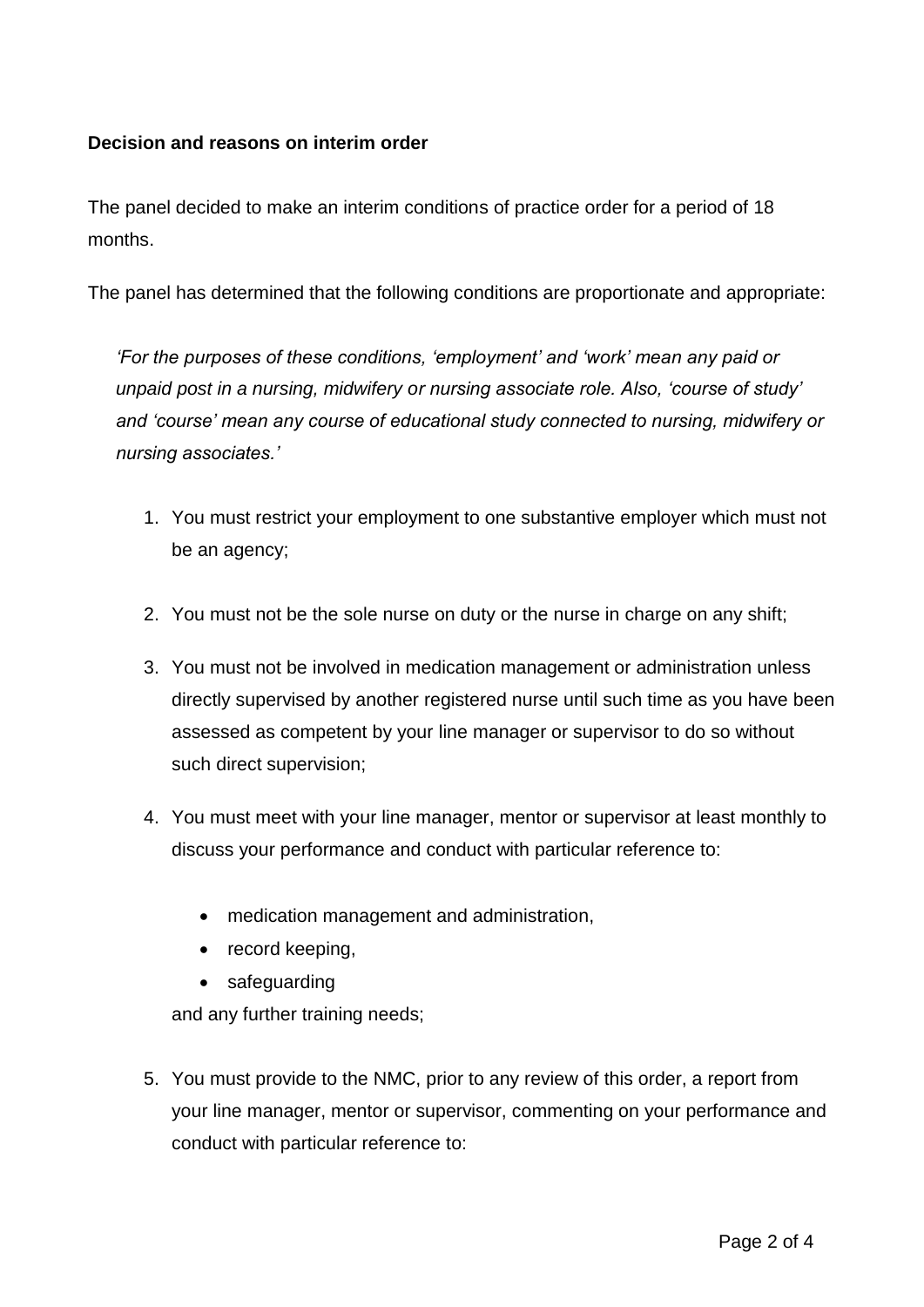- medication management and administration,
- record keeping,
- safeguarding

and any further training needs that have been identified;

- 6. You must keep us informed about anywhere you are working by:
	- a) Telling your case officer within seven days of accepting or leaving any employment.
	- b) Giving your case officer your employer's contact details.
- 7. You must keep us informed about anywhere you are studying by:
	- a) Telling your case officer within seven days of accepting any course of study.
	- b) Giving your case officer the name and contact details of the organisation offering that course of study.
- 8. You must immediately give a copy of these conditions to:
	- a) Any organisation or person you work for.
	- b) Any employers you apply to for work (at the time of application).
	- c) Any establishment you apply to (at the time of application), or with which you are already enrolled, for a course of study.
- 9. You must tell your case officer, within seven days of your becoming aware of:
	- a) Any clinical incident you are involved in.
	- b) Any investigation started against you.
	- c) Any disciplinary proceedings taken against you.
- 10.You must allow your case officer to share, as necessary, details about your performance, your compliance with and / or progress under these conditions with:
	- a) Any current or future employer.
	- b) Any educational establishment.
	- c) Any other person(s) involved in your retraining and/or supervision required by these conditions